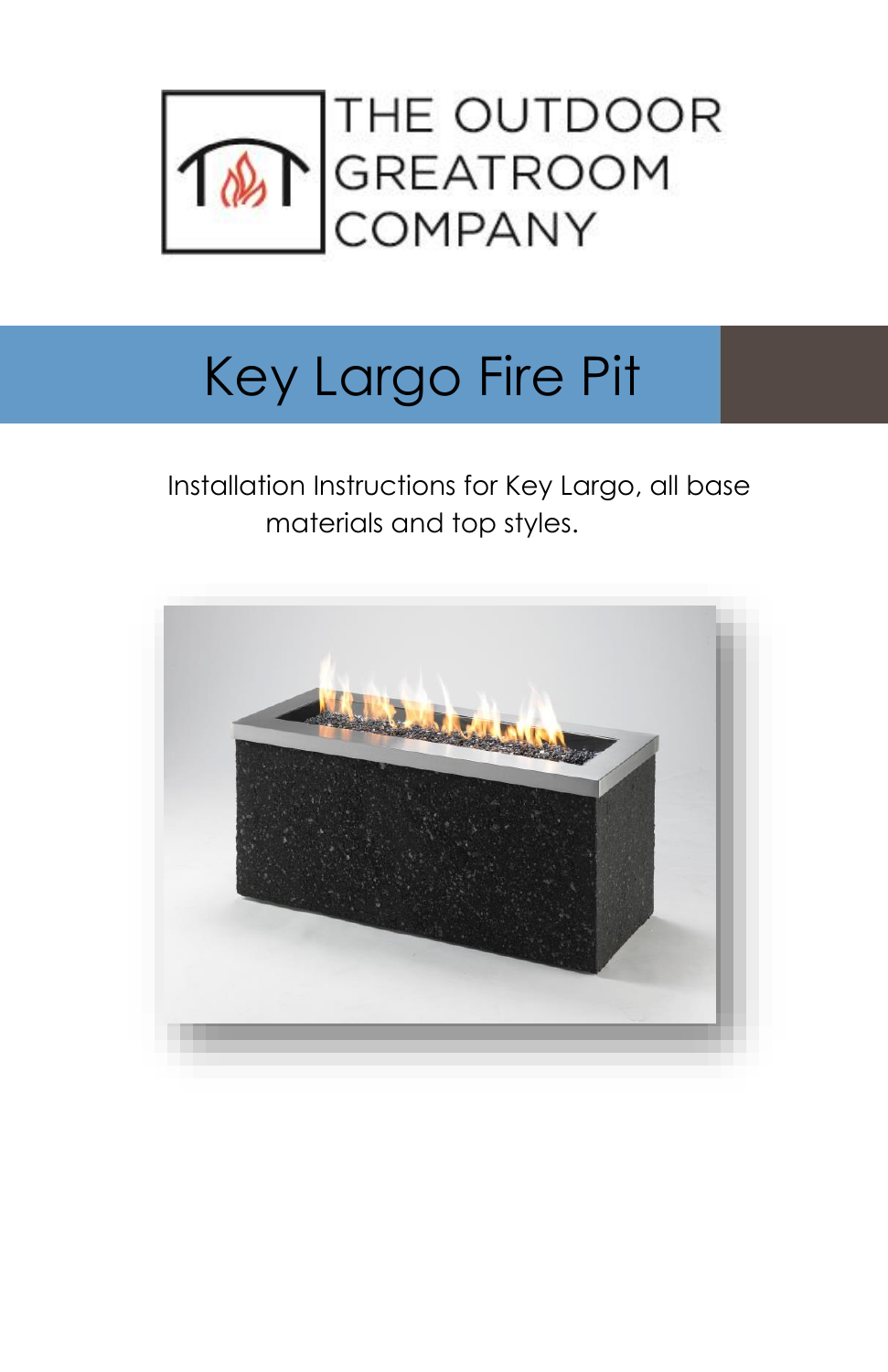#### **Contents**

| Assembly Instructions3 |
|------------------------|
|                        |
|                        |
| Locating Propane tank5 |
|                        |
|                        |
| Warranty Information8  |

#### Required Tools



**Utility Knife**

To cut and remove packaging

- **2 Open Ended Wrenches** To make gas connections
- - **Leather Gloves** To protect hands from rough edges found on the coffee table.



#### **One (1) AAA Battery (not included)** Required for piezoelectric igniter installation.

 **It is recommended that a minimum of two people assemble and install fire pit tables.**

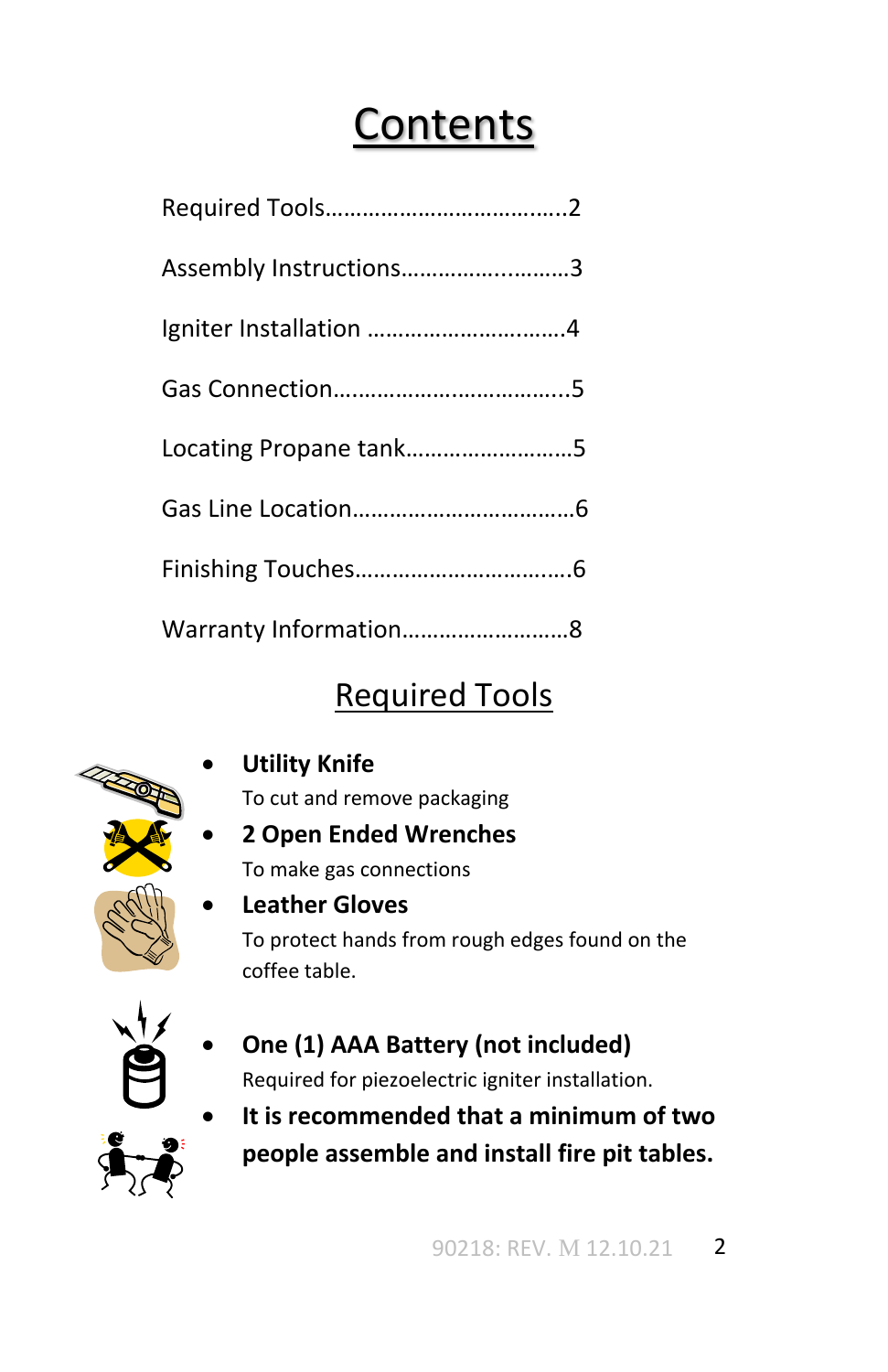## Assembly Instructions

**1.** Remove access door from packaging

**2.** Remove all components from packaging.

**3.** Move the base without door to desired location and set into place.

**4.** When locating your coffee table, refer to the Crystal Fire® Plus manual and maintain clearance to combustibles.

**5.** Assemble as shown below.

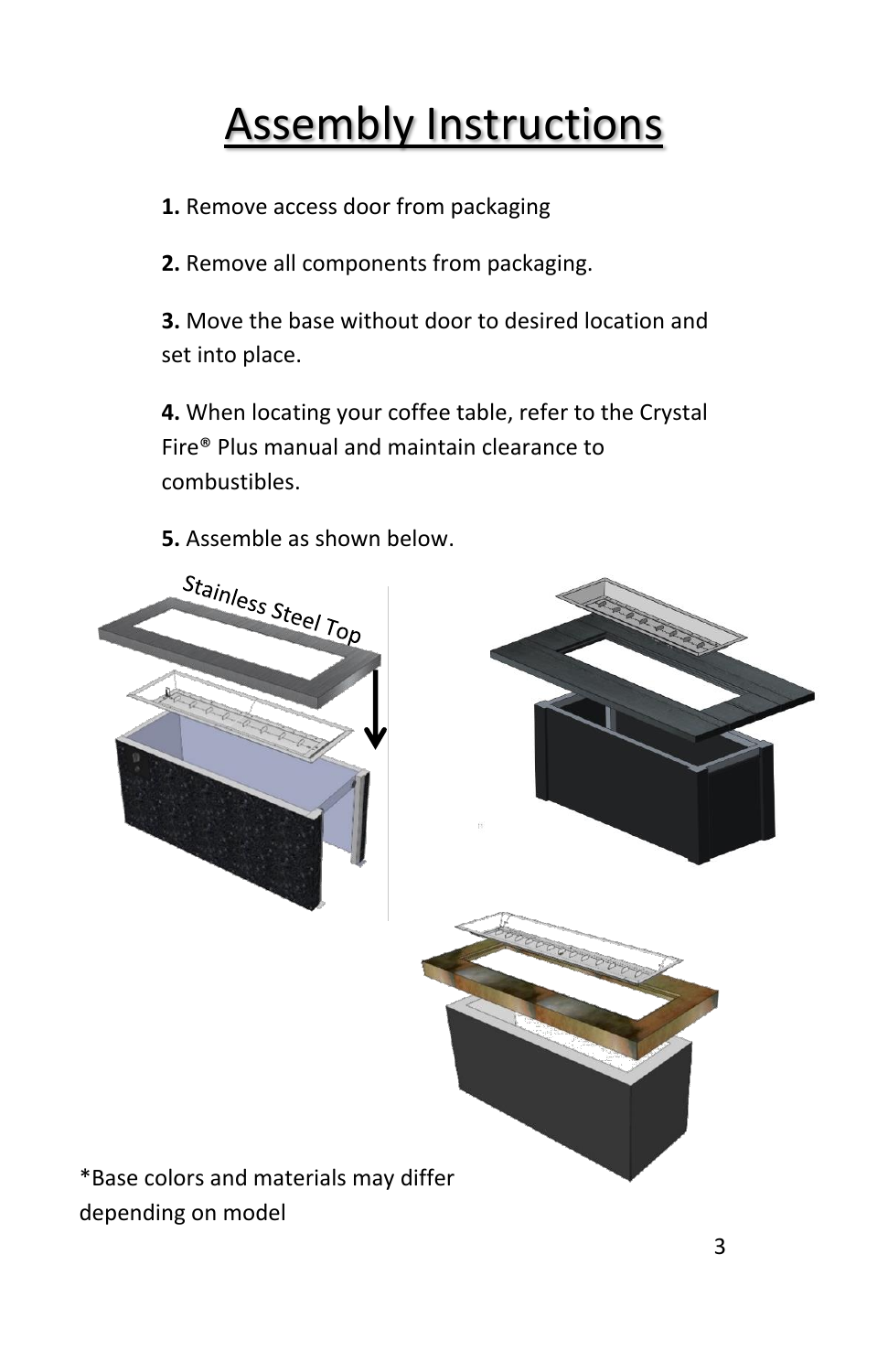### Igniter Installation

- **1.** Sparker must be installed before burner valve.
- **2.** Unscrew sparker cap and hex nut. Install as shown below.



- **3.** To properly install ignition system, a spark and ground wire need to be attached to the igniter box.
	- Plug both black wires hanging from the bottom of the burner into the sparker box.



- Test system by pushing the button on the ignitor, look and listen for a solid spark at the electrode on the burner surface. Consult troubleshooting section if spark is faint or intermittent.
- **4.** Once ignition system is grounded and gas connections are secured and checked for leaks, set the burner back into its original position and replace the top if applicable.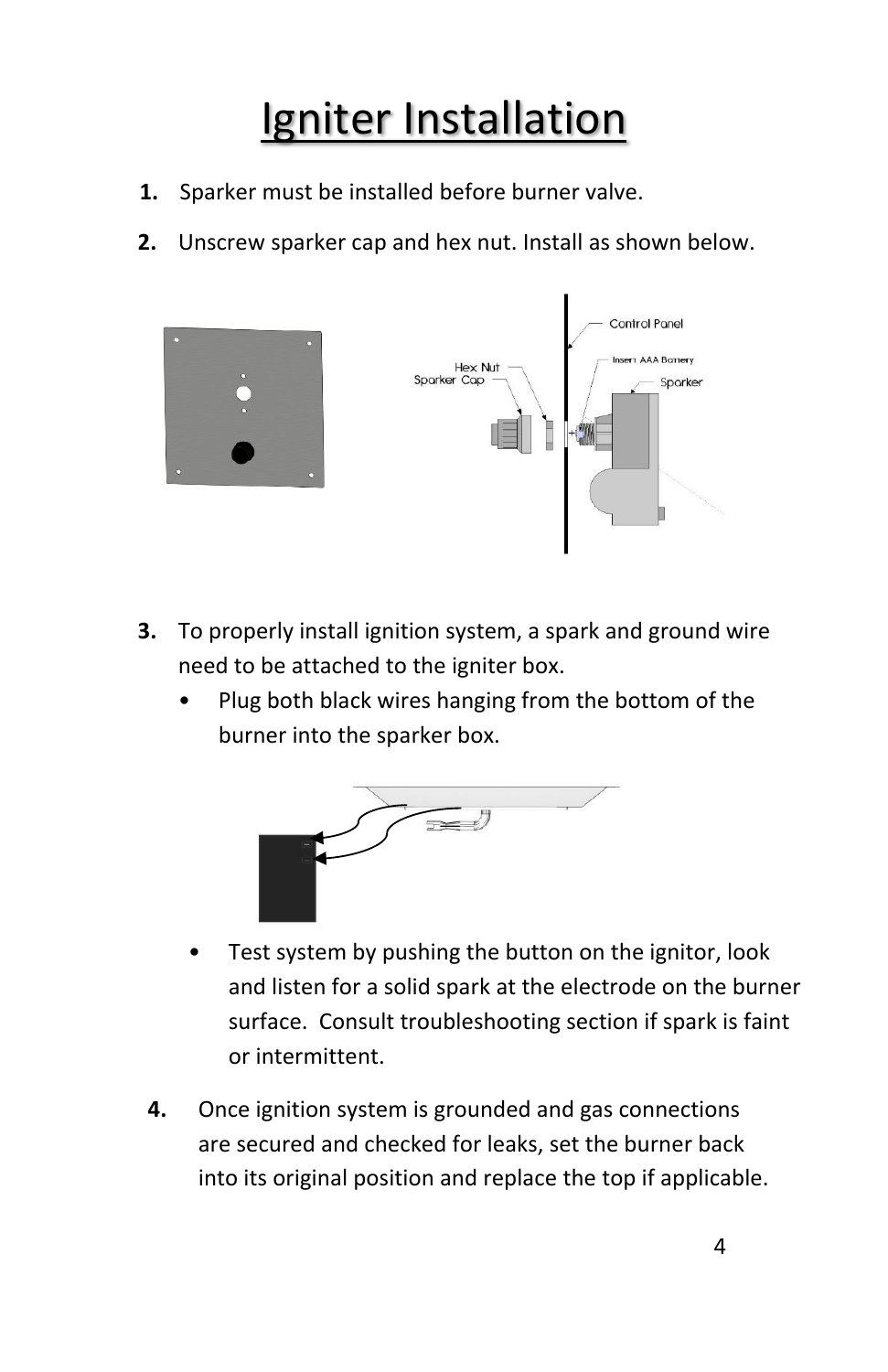## Gas Connection

**Read and understand your Crystal Fire® Plus owner's manual before beginning burner hookups or using the** 

**device.**

- **1.** See Crystal Fire® Plus instructions for burner installation.
	- All Gas connections were completed at the factory.
- **2.** Check all connections for leaks. If needed, tighten connection with 2 wrenches and re-check for leaks.



Attach burner valve to control panel with provided screws

## Locating your Tank

**1.** Tilt your propane tank into the slide out tank drawer.



- **2.** With the propane tank and control valve in the OFF position, connect the Regulator Hose, included with the Crystal Fire® Plus Burner, to your propane tank (not included). Hand tighten connection, do not use tools to tighten this connection.
- **3.** Slide tank drawer in. Ensure that the Gas hose does not get pinched in the process of sliding the tank drawer.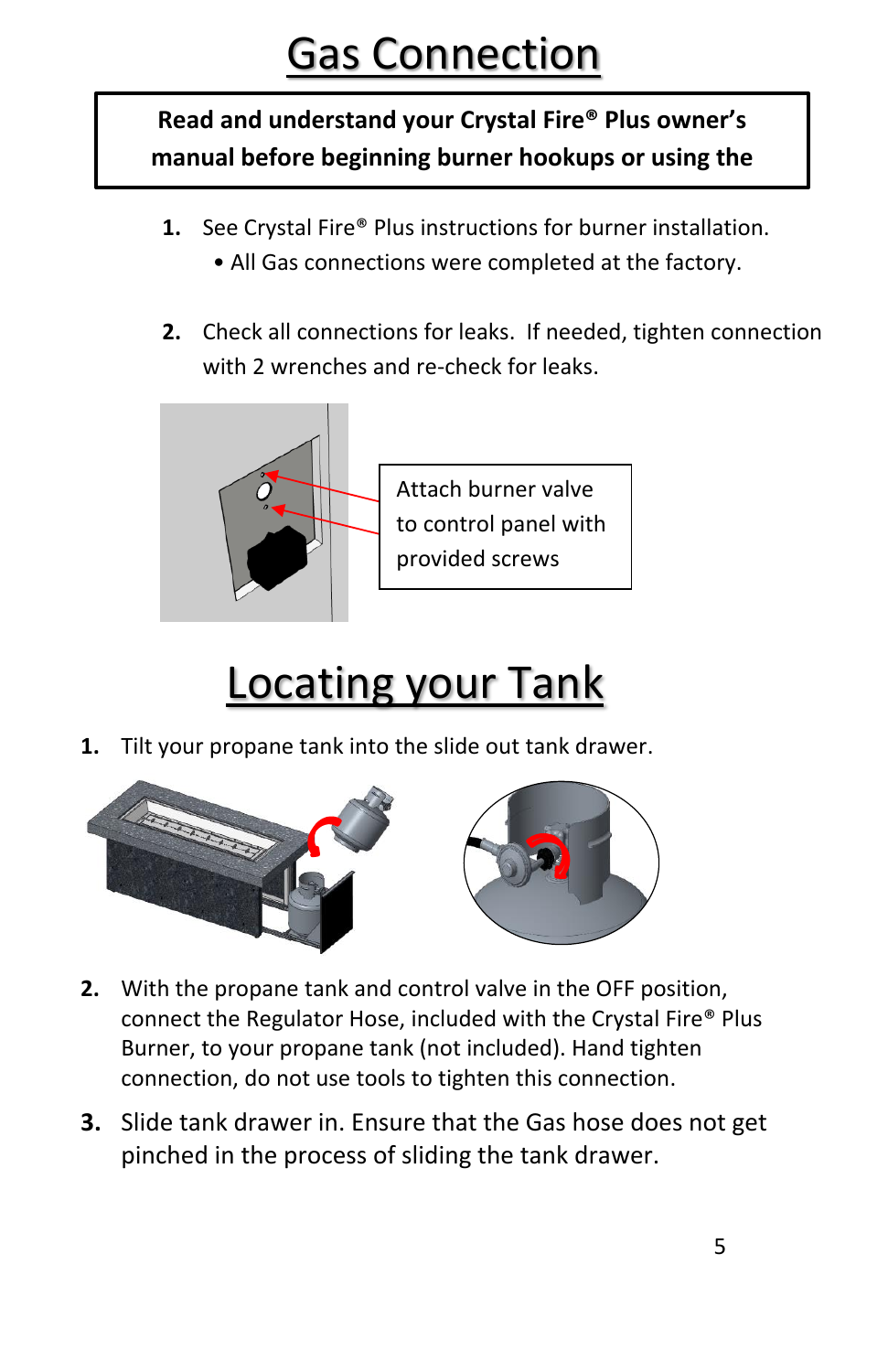

NOTE: Over time the bearings in the door glides may require re-greasing. Any spray lubricant, such as WD-40, may be used to lubricate drawer glides. Perform annually or on an as needed basis to maintain smooth operation.

## Gas Line Location

If the fire pit is to be supplied by natural gas or a hard piped propane system, locate your plumbing outside of the area of the tank drawer. Gas can be stubbed up within the green area indicated below.



## Finishing touches

Once fire pit is set up and in the desired position, scatter decorative glass on burner surface forming an even layer of beads.

#### **DO NOT BURN WITHOUT GLASS OR OTHER APPROVED DECORATIVE FIRE MEDIA**

**DO NOT BURN WITH GLASS COVER INSTALLED**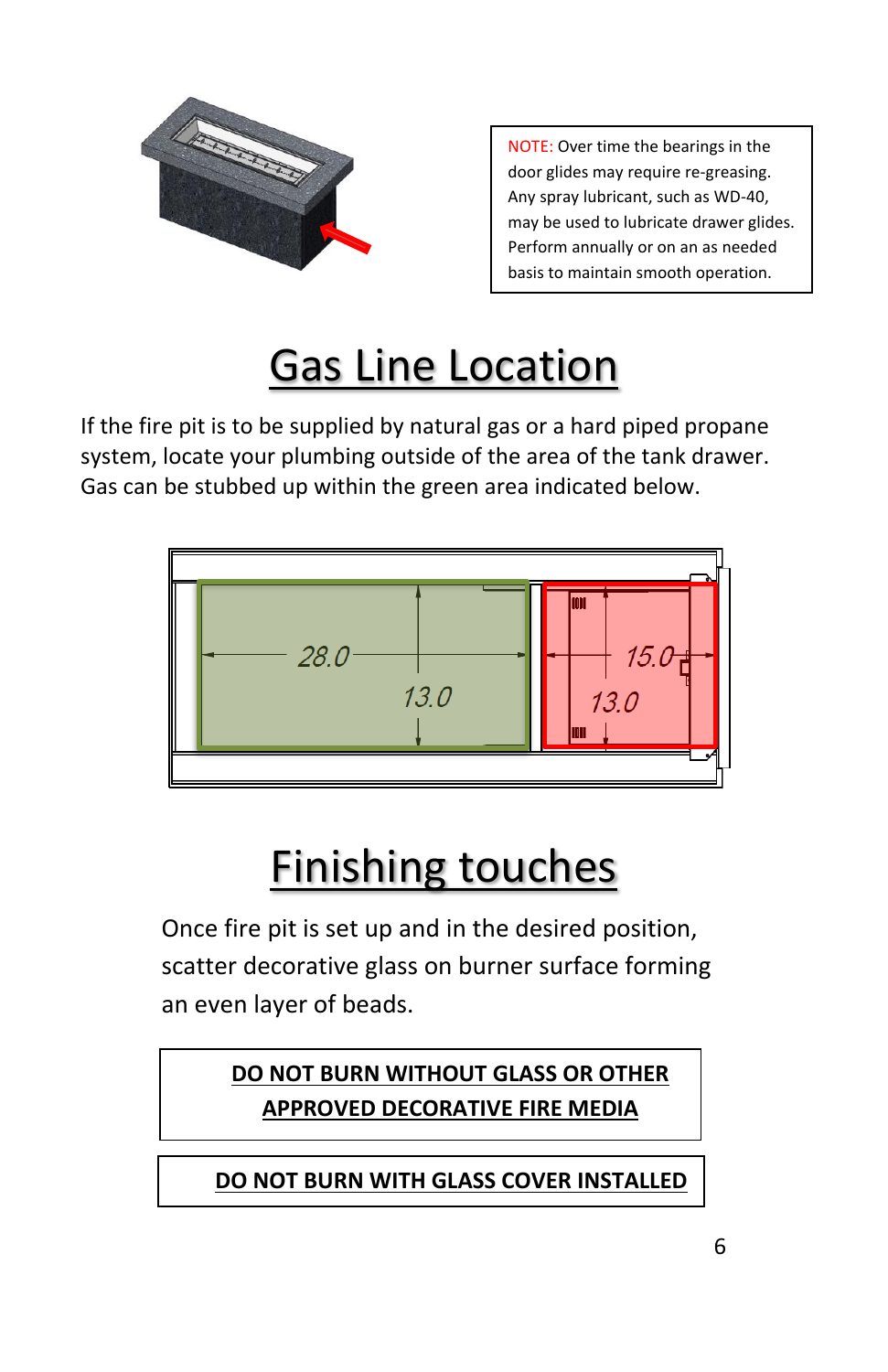#### **IMPORTANT**

Please consult your Crystal Fire® Plus instruction manual for detailed instructions and important information related to hooking up your linear burner, including safety information, proper tightening of connections with two wrenches and full burner setup and lighting instructions.

#### **DO NOT ATTEMPT TO INSTALL CFP1242 BURNER WITHOUT FIRST CONSULTING THE CRYSTAL FIRE® OWNER'S MANUAL.**

#### **WARNING**

After consulting the manual and following instructions, remember; before operating, all gas connections must be fully checked for leaks